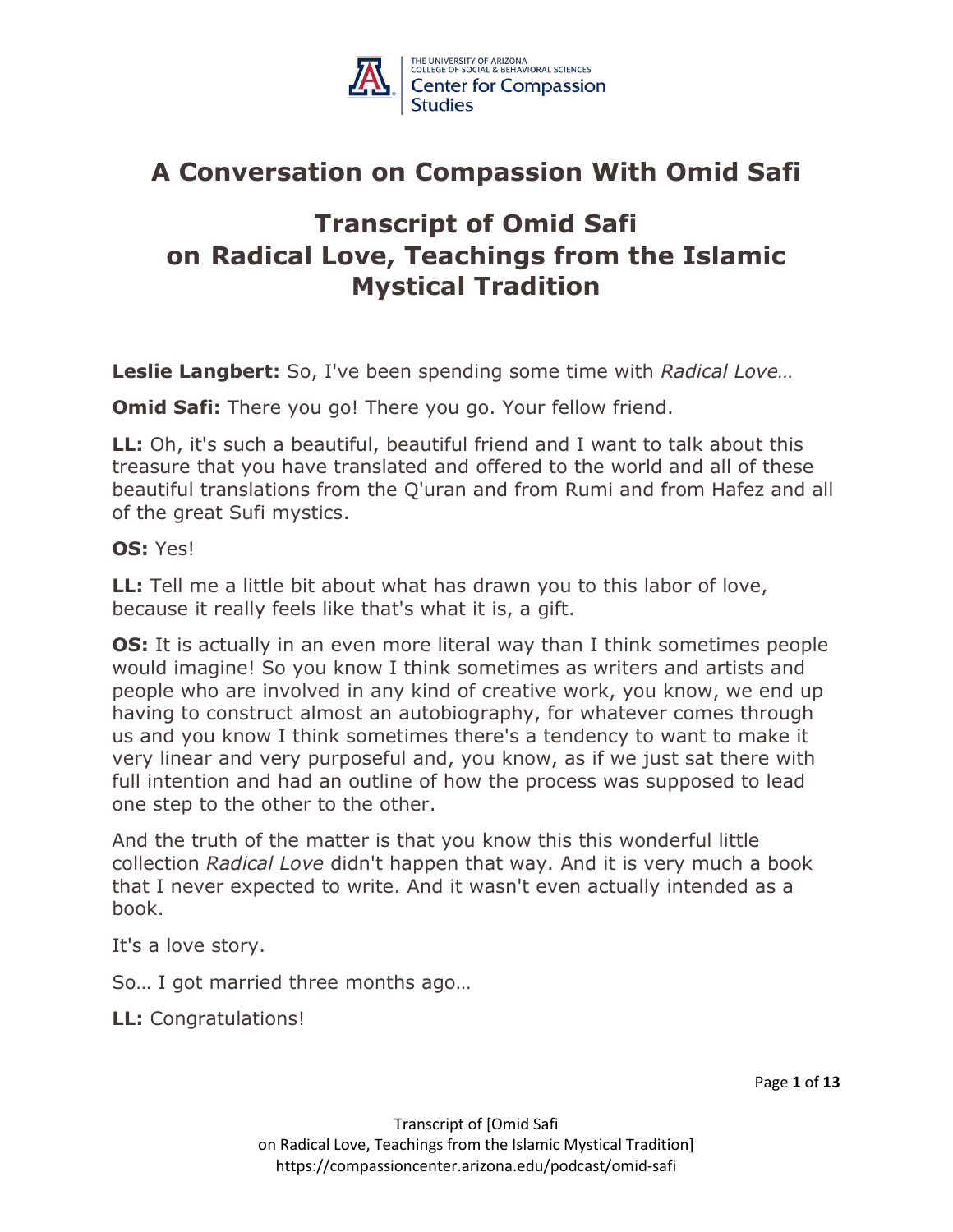

**OS:** Oh, thank you! Thank you. My wife is Swiss, and she lived in Switzerland and I lived here and we had been friends for some time and we share an interest in in the path of love.

And it was a, you know, it was a friendship that we were walking parallel long distance and occasionally I would fly there to see her. She would fly here to see me and you know the love was blossoming and unfolding. And so, you know, she's very non-materialistic in the way that many Swiss are.

The only thing that she asked me for was that every couple of days, she would ask me to sit down with this amazing treasure of thousands of books from Rumi and Hafez, and the Q'uran and the Prophet Muhammad and all these great love mystics around me and go through them and find a couple of lines and to render them from the original Arabic and Persian into English in a way that preserved the fire and the spark and the sparkle of the original.

And so I would sit down and you know kind of immerse myself in these texts and every few days I would find a line or a poem or a story that seemed really worthy of her and this love that was coming and already here. And, I would translate them and send them to her and she would look them over and we would have a little discussion about them. And then after about a couple of years had gone by, she said 'you know my love. These are so striking and they have really touched my heart and I think they would really touch the hearts of others. So why don't you think about publishing these?'

And I was like, 'oh, no, no, no, no. These are really just for you, and for us', but she kept insisting that she has been reading a lot of the other collections out there and that none of them had really touched her. The way that this particular one had…And so, you know, I said, 'well, they belong to you. And if this is what you are asking for, then by all means'. And so, quite literally, the process of writing this book was scrolling back through old messages, love letters and text messages and emails and cutting and pasting and cutting and pasting and next thing and you know maybe adding a little introduction, adding a couple of stories and poems here and there, but it was basically already done.

So of all the books ever written in my life, this is the by far the most joyful and it really doesn't feel and didn't feel like work. It was just, you know, love letters that you go back and you collect and then you share with others.

**LL:** Wow. That's so incredible! I have to say I had no way to expect that would be the answer for why you've developed this! What an incredible,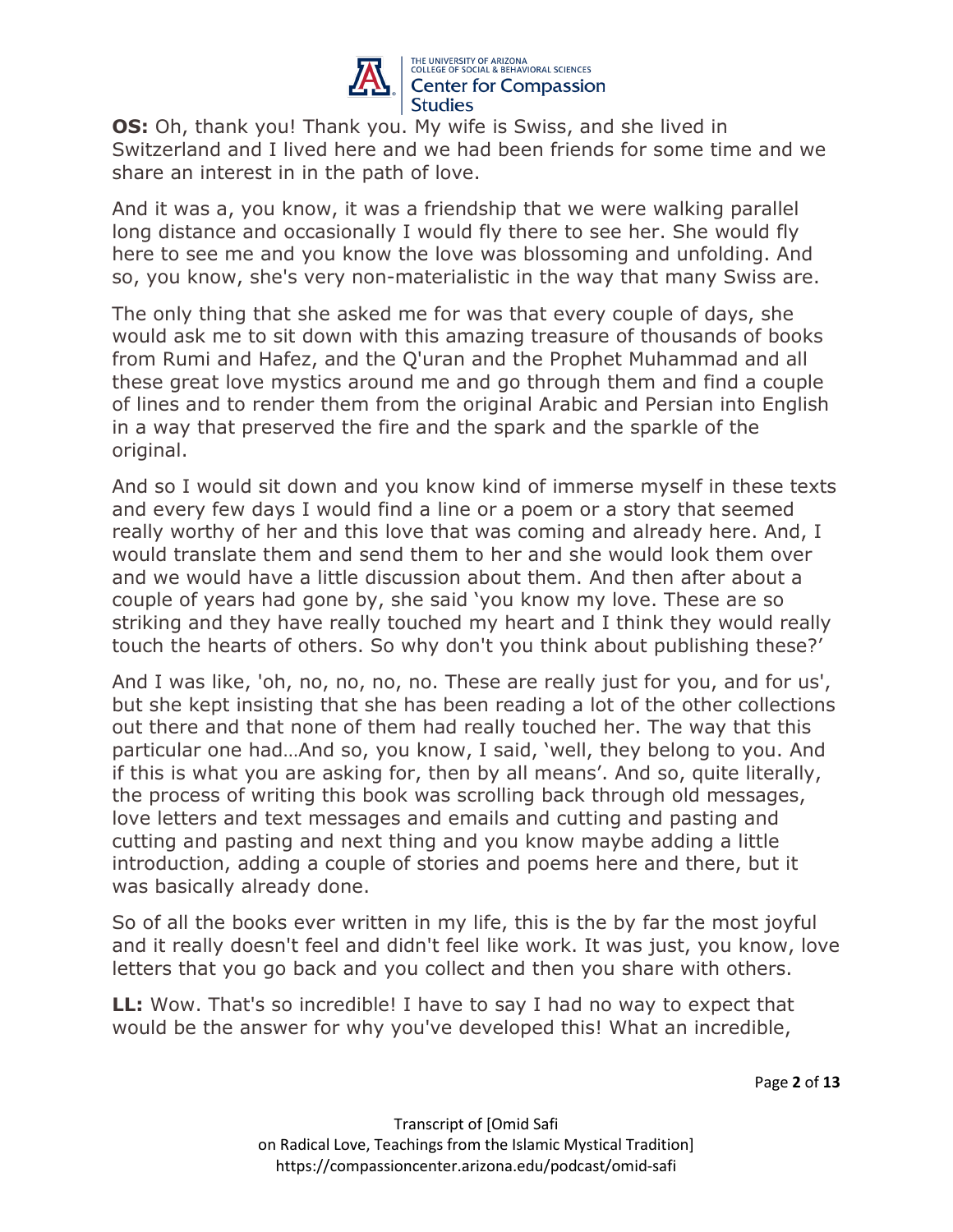

generous gift for all of us in the world - to read this, that comes from clearly such a deep love for each other.

**OS:** Yeah, thank you! Thank you very much. Yeah, and you know I think as, sometimes you get to a certain point in life, and you begin to think about what do we want to spend our life doing? And what do we want to spend our life kind of working on? And I think, you know, for me, it was partially a matter that life is so short, and it passes so quickly, and so wanting to be more intentional about life and wanting to have it be something that will touch, hopefully, the hearts of others. And that, you know, in some ways you release that into the world and into the universe and hope that what has come from your heart ends up touching the hearts of others.

# **Exploring ideas of 'You' and 'I' in the words of Rumi**

**LL:** Yes. There are so many beautiful poems that you've translated here and one that really struck me yesterday when I read it is one from Rumi called 'Our Brokenness'. It says:

*You're clutching with both hands to this myth of you and I. Our whole brokenness is because of this.*

There's such profound, deep wisdom in that. And for me, it's…I feel like I don't have words, but I have heard you speak so beautifully and so eloquently many times and just wanted to open our conversation a little bit about that.

**OS:** Yeah. Thank you, thank you. You know it's interesting that's the one that you went to because the experiences that I've had in my own life, and part of the reason why I'm sometimes drawn to these kinds of poems as opposed to others is that of course you know none of our lives are ever and have ever been this, you know, smooth peaceful ocean of bliss. And, you know, every ocean also has waves and ups and downs and occasional storms and sometimes it comes crashing to the shore and the waves scatter into 1,000 droplets that return back into that same ocean. I think my own life has certainly been that way. There have been some very stormy times and brokenness, as well as healing.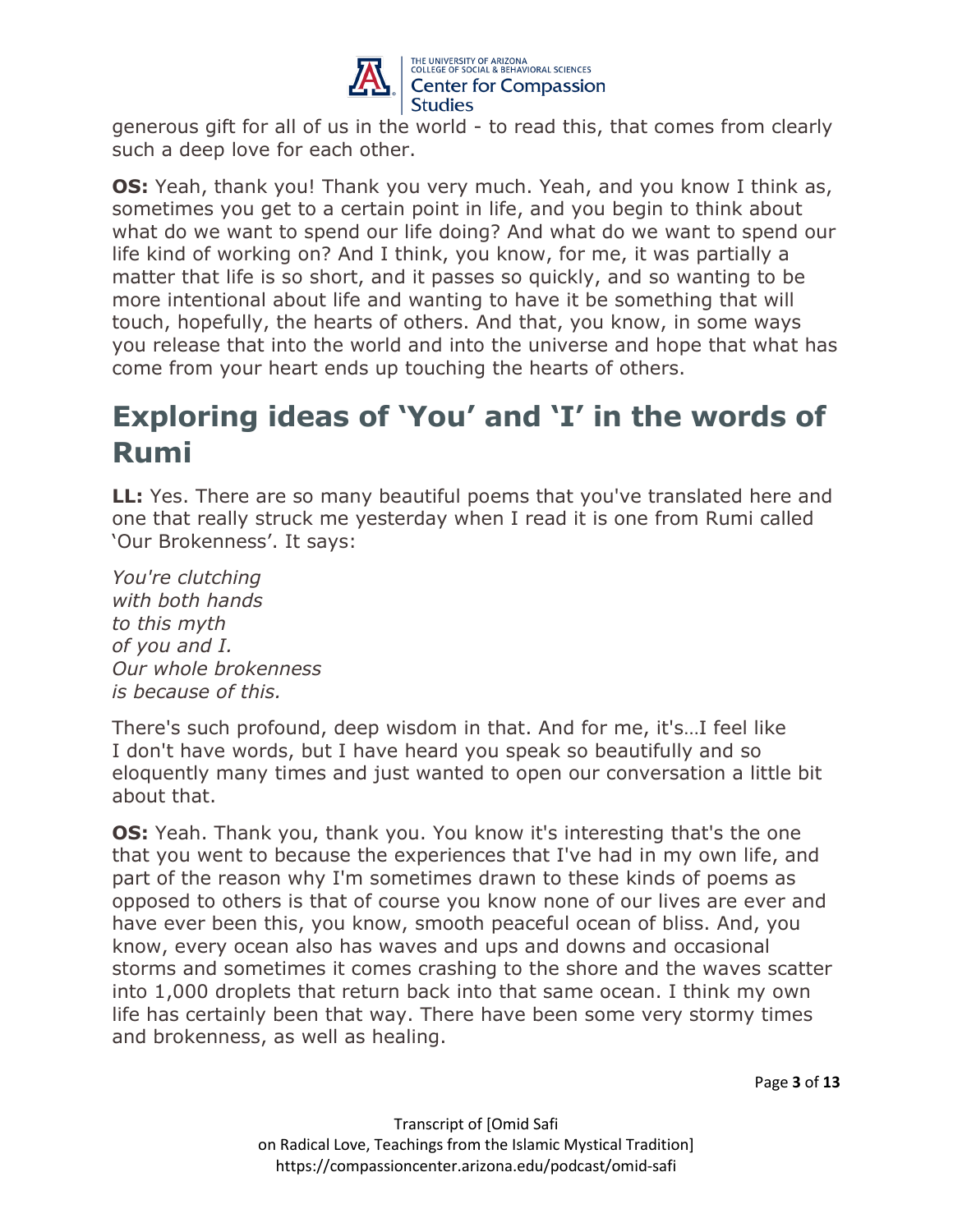

So one of the things that Rumi says that I've been very touched by is that every heart breaks. But what a difference there is between a heart that simply breaks and sometimes a heart breaks open. So if we're going to break - and we will - or we have, and where we are may be that it's a breaking open…Maybe it's an expansion and a discovery of what has been on the on the inside.

And as far as the beautiful poem that you had so kindly chosen and read about our brokenness... that this is because of how we clutch on to these notions of 'you' and 'I'…I think the first thing that I always say when we're discussing these kinds of poems is I'm also very mindful that there are some of us reading these poems, who have gone through or are going through perhaps an abusive relationship where our very notion of who we are, has been assaulted.

Sometimes in those relationships in that context, when someone is stomping on your sense of the core of who you are and what you are, actually to insist on your 'you-ness' and your sense of selfhood is a revolutionary act of survival.

Whether we're speaking of us as individuals or us as a people as a subgroup of humanity that could be about us as women, as people of color, as queer folks, black folks, poor folks, immigrants, as Muslims, as Jews. So in that sense, to actually insist that no, there is an integrity to who and what we are… that's a beautiful and blessed thing. And I think it's also important to save a space where in a different conversation that can also be acknowledged. And if we can somehow acknowledge that and then also come back to this other language that Rumi is talking about here, to this myth of a quote, you, and a quote, I, and how this results in a brokenness. I think what he's talking about there is something a little different. it's a different story, it's a different love story.

A book can have different chapters and each chapter can have different stories and sometimes I think, you know, we get ourselves in a situation, I tend to sometimes notice this with relationships. Sometimes when the sheen and shine of newness has worn off and you're sort of settling into what seems like a mundane kind of existence and what was perhaps once a passionate love story feels like it has become 'the great accounting firm' of you and I. And when you pay attention to the conversations that people have… And again, I'm not speaking here, theoretically, like this is also been my own experience in life. Sometimes it feels like you know we are each of us is keeping this itemized list of everything that the other person has done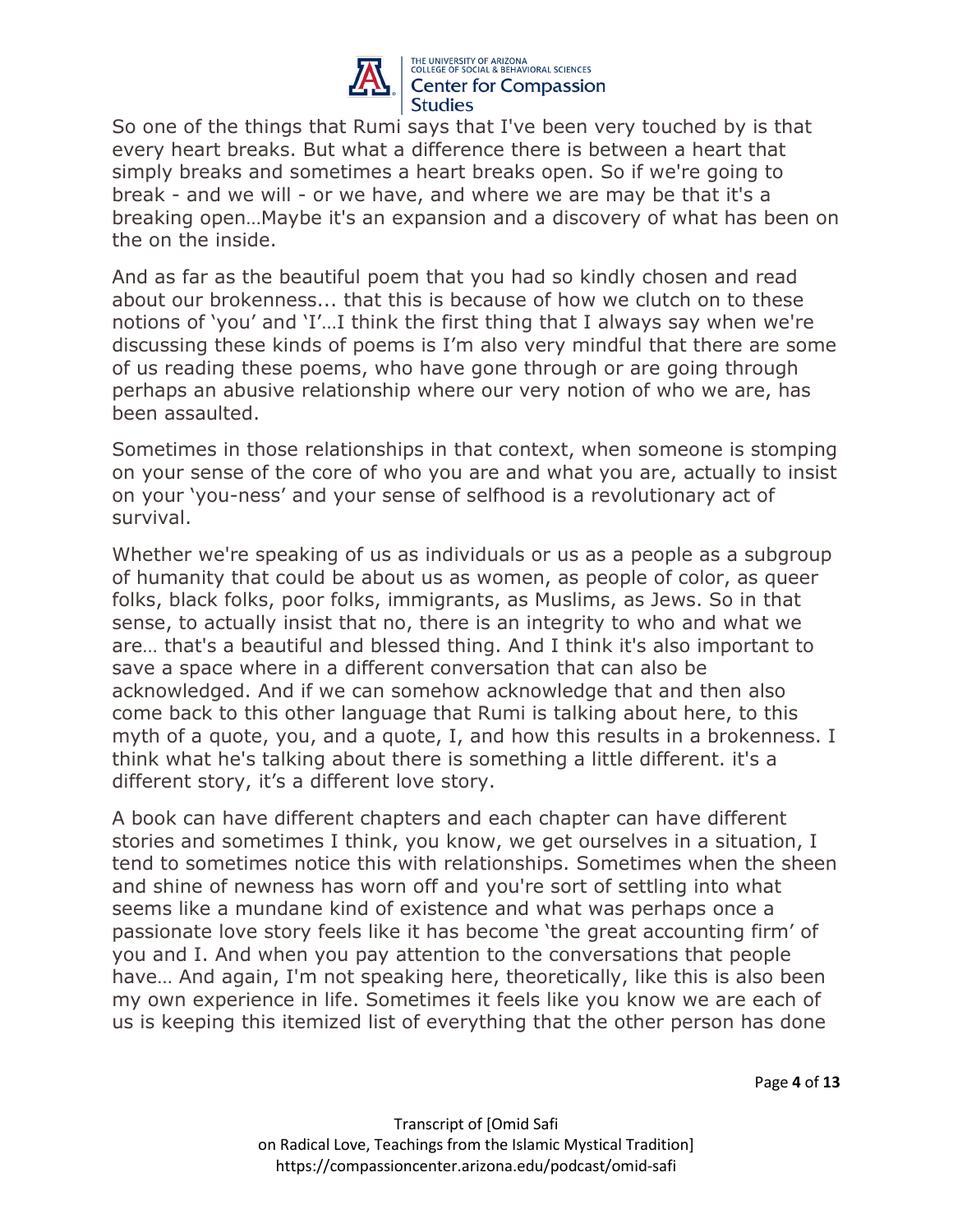

wrong. 'I took out the trash last night, and it's your turn to do the dishes tonight, and I did this, but you did that, and I can produce for you a list of everything that you have done that has annoyed me in chronological itemized, reverse order', you know, and I did.

I mean sometimes jokingly, and to take the edge of the pain of these conversations, I am a huge fan of the musical Hamilton, and I try to find as many ways of sneaking Hamilton into Sufi poetry as possible...When Alexander Hamilton and Vice President Burr are having their debate, there is a line in which Burr goes, "you need to cite a more specific grievance" and Alexander Hamilton goes, "Here's an itemized list of 30 years of disagreements" and Burr goes, "sweet Jesus!" *(both laughing)*

You know, we laugh at that, but we do this in our own life as well. We do this in our own love stories, our partnerships or marriages or friendships. And that's I think what Rumi is talking about this myth of a bounded notion of a 'you' and a bounded notion of an 'I', where it's a zero sum game where happiness, bliss, joy, compassion, love are finite. And my happiness can only come so far as the extent of where 'I-ness' and where 'Me-ness' ends and you perhaps have that same notion.

And I think what he's talking about is, but what if rather than me being a drop and you being a drop, we were actually both able to experience ourselves as part of the ocean. And what if there was no notion of a bounded idea of me and a bounded part of you? But we could see our souls mingling together as part of this unity that we have always been, and what if we came to see joy and bliss and love and compassion as being infinite, and actually coming from a more sublime and more subtle realm? And we're participating in that. And what if at that level, we actually came to see that what causes pain, what causes suffering is precisely this notion that there are certain things that are mine, and only in as much as they are mine can I take pleasure in them.

I oftentimes watch 'The Lord of the Rings' with my children, which to me is also a Sufi allegory right? And that Gollum character who's looking for The Precious…

**LL:** Right!

**OS:** And if he has to kill, if he has to steal, if he has to do whatever to find The Precious. And of course, at the end of the movie he finally finds The Precious as he's diving headfirst into the fire of hell. And even as he is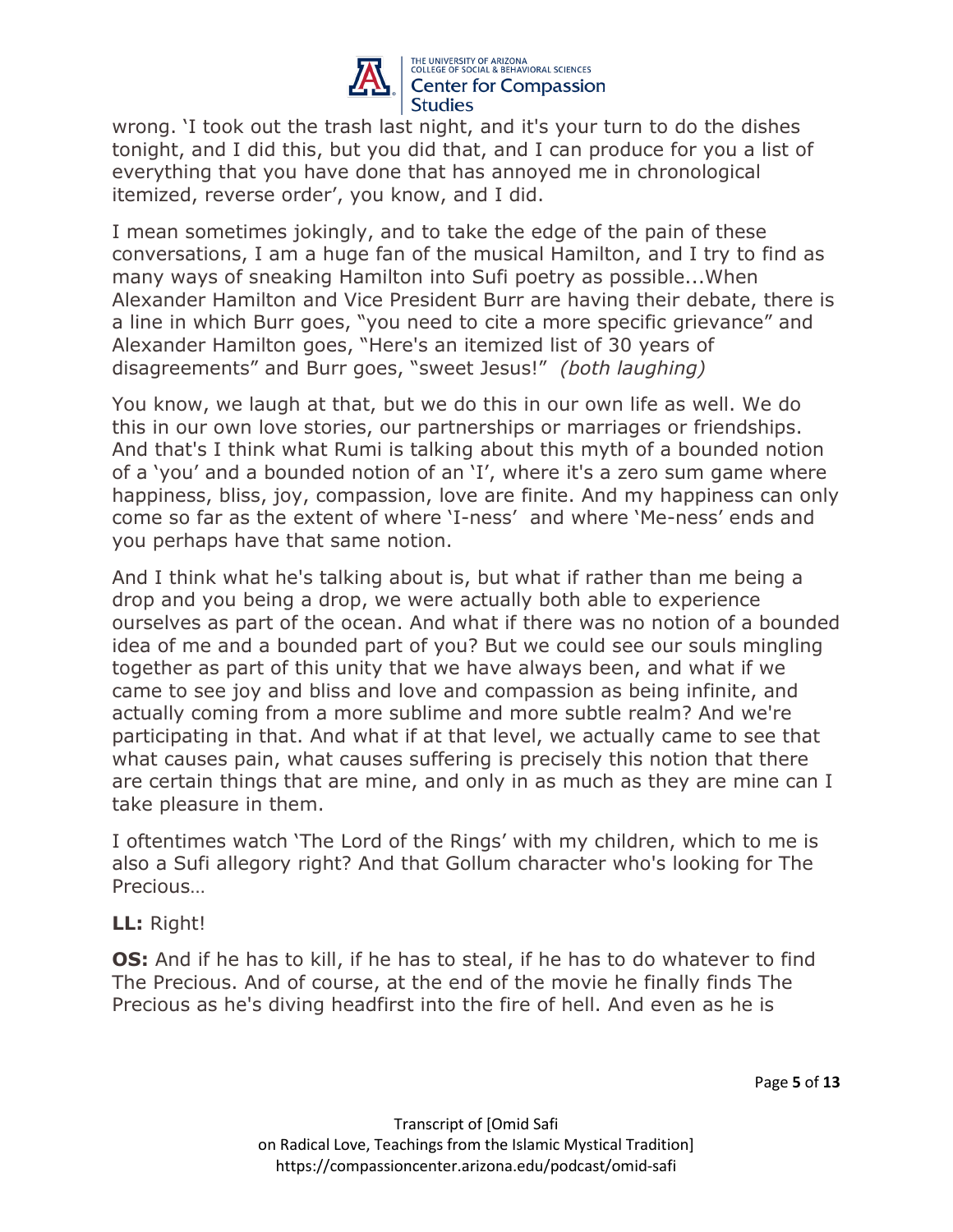

descending into hellfire, he cannot let go of this bounded notion of clutching onto this 'I-ness'.

And what if we could just let it go? What if we could just let it go, and we could be these drops that merge and mingle and melts back together?

**LL:** It's so powerful for me… whenever I read Rumi, and to hear you talk about it in this way… it's difficult to describe. I'm wondering if people that will listen to this will feel the way that I do - that there's a sense of something within my soul that is moved by the words.

### **OS:** Yes.

**LL:** And the feeling that it's not even just the words it's what's behind the words.

**OS:** Yeah, it's the presence, that I think it's a fire. And I think it's the reason why when we read these kinds of lines or when we are with people who live into these teachings there is that experience of a kind of homecoming for many of us. it's 'I know this. I've sensed this, I know somewhere in my deep long forgotten heart that these teachings are all so true and I have had a memory of once having lived this'.

And certainly, you know, Rumi's not the only one who has this gift, but I think there are some mystics that speak with us through time and space and I would even say through traditions. Rumi was a Muslim mystic, but we may not have come from that background and he was a Persian speaker and we may not speak his language. But when we sit with him, when we sit with these teachings, they move us, they inspire us, they touch our hearts. I have felt that same inspiration when I listen to Dr. King and Malcolm X and Rabbi Heschel and untold female and male mystics from different traditions. So I think you're right. There is something that goes beyond their mere words.

# **On love, and love being the 'unleashing of God onto this realm'**

**LL:** Yes, yeah.

I've often - I think from a very early age - felt that there are many paths to the same destination and I'm so struck always at the depth of beauty and similarity in the messages of love that come from all of these different traditions and the threads that weave them together. I've heard you speak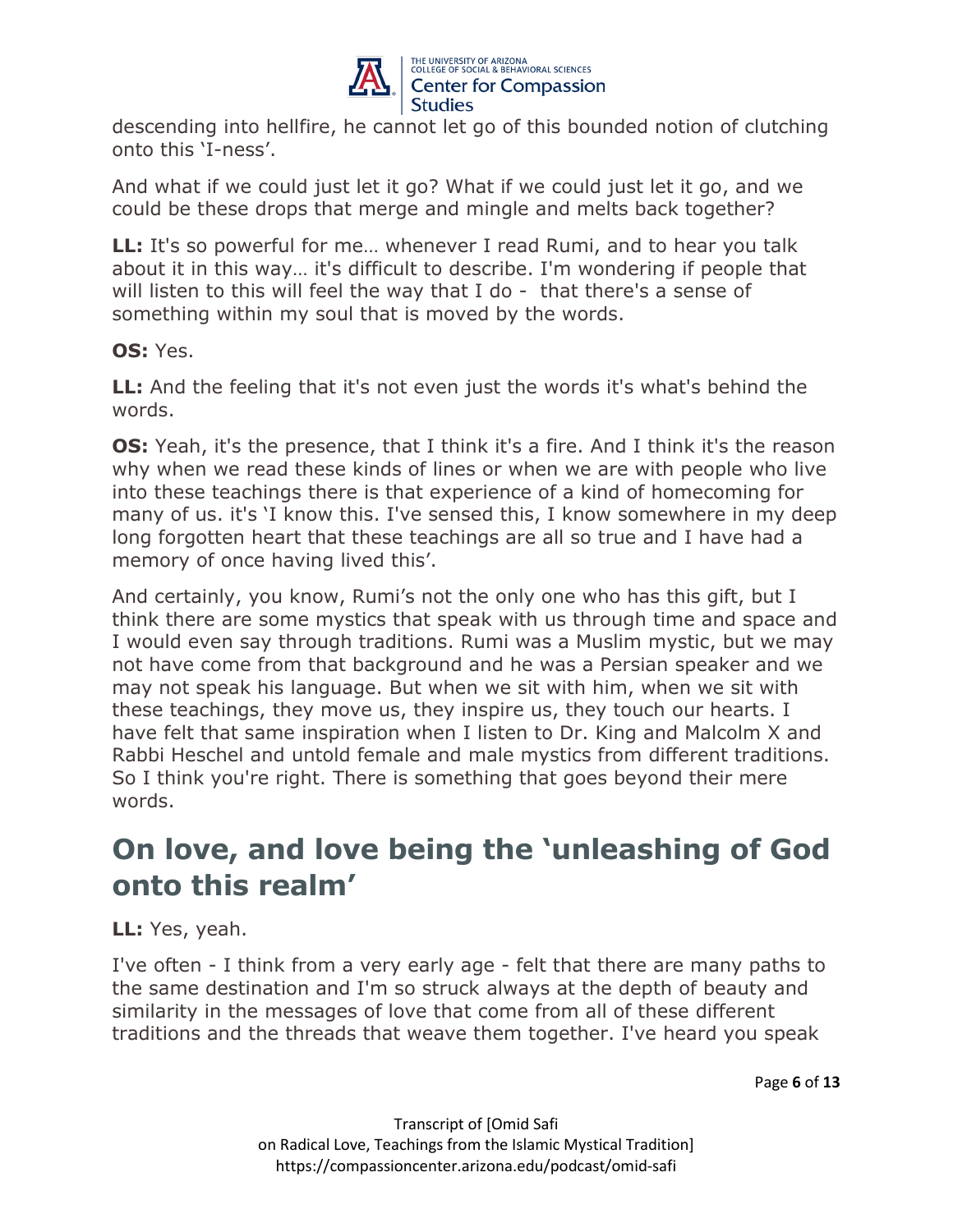

about and write about love being 'the unleashing of God on to the world'. I love when I hear you say that. And I want you to talk about it a little bit, if you would.

**OS:** Yeah, thank you. Well, you know, these are not my words. These are the words of these great mystics that I've had a chance to sit with from the previous centuries and so, you know, I think when it comes to love, especially, there's a beautiful paradox here.

That on one hand, it's almost ubiquitous, right? Half of our songs on the radio are about love. It seems like many of our movies are about love. And there's a whole section in our bookstores that are about how to find love and everything… and I both identify with that as you know someone who is very much as I say, not a hopeless romantic, but I hopeful romantic, I identify with that.

But I also smile a little bit because people talk about wanting to *find* love, and so the amused child in me says, when did you lose love? Who made you lose love? Where did we lose love? How did it happen, my love, that you lost love along the way? And can we go back there, or can we start right here and pick it up again? And ironically, I think what I find is that so many people when they say - and I would count myself among them perhaps at a earlier point in my own life - when they say, 'I'm looking for love'. 'I hope to find love'.

It's because what we've done is that we have narrowed that sense of love to an infinitesimally small definition. That even if we go from all the many shades and hues and colors of love from divine love to love in nature to love from animals and puppies that love us unconditionally and absolutely…And even if we only talk about human love, usually when people talk about wanting to find that love what they're talking about Is a romantic love. And even within that a sexual, physical, romantic love sometimes, maybe not always, even in a heteronormative conception.

And so, you know, it's a it's a rather defeatist proposition if you say there are 7 or 8 billion human beings, but we're going to restrict love so that only one of those 8 billion people can give you love. Now, you know, that's a…it's not even finding a needle in the haystack! You have a one in 7 billion chance of finding this person and hope that they feel the same way about you! So I think what our mystic friends do, instead of restricting and narrowing and narrowing to this one in 7 billion definition…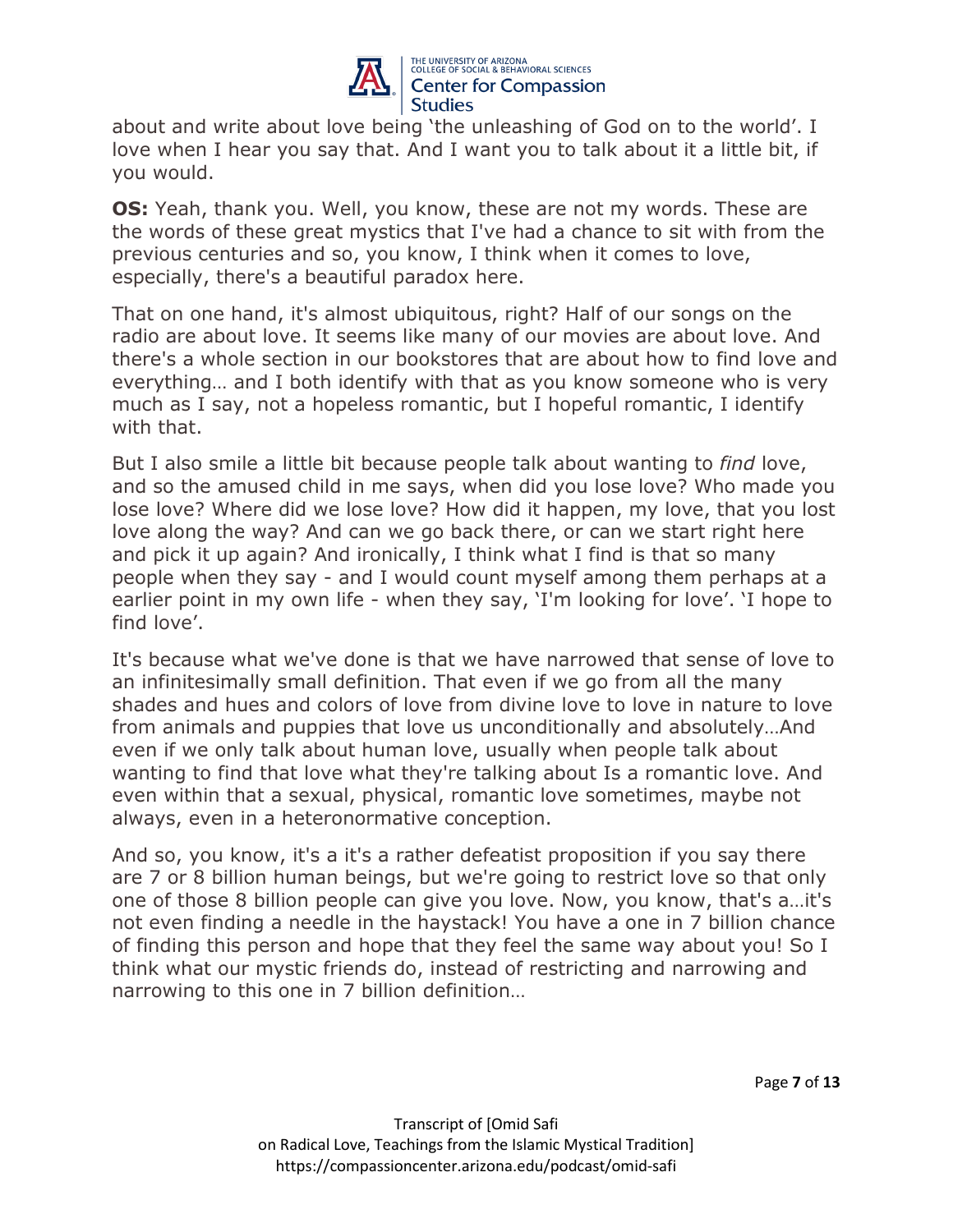

Sometimes the heart breaks and sometimes a heart breaks open to actually open up, and open up and open up the heart. So that you actually realize that we are the fish in the ocean. We are constantly swimming in this ocean of love. And yet we're frantically going 'where's this water? Where's this water? What is this water that everyone keeps talking about'? And at some point, we need an old fish, an old turtle, an old wise soul to come around and to say, 'My Love, the very reason that you're able to swim, the very reason that you're able to look for love is because you are loved'.

And perhaps we wouldn't know that we are so deeply immersed in this ocean unless someone were to pluck us out of the ocean for a couple of seconds. And so you're like 'oh wait, I can't breathe, put me back in!' And then when you drop back then the fish starts happily swimming again. So this is the thing that these love mystics, our Sufi friends from the Muslim tradition do, they say, 'no, no love is not an emotion.' Love is not a feeling. And certainly, love is not this thing that is restricted only to one human being amongst 7 billion. That love, as you said, so beautifully yourself, is this very unleashing of God on earth. It's this very unfolding of the Divine.

It is love that brings us here. It is love that sustains us here. And if we can swim inside this selfless love, this divine love and then the current of this love will carry us back home. And to that extent, to that kind of open expansive generous love, then everyone and everything that we come across can and does offer us a sense of love.

# **On love and interconnectedness in beloved community**

**OS:** You know we have a very crisp wintery day here. And walking outside and seeing this beautiful snowfall that has fallen on everything… that too is a kind of love. It's a kind of love that covers all, right? The snow doesn't say 'I'm gonna fall on the house but not on the tree'. 'I'm going to fall on the road, but not on this bush.' No, it generously covers everything. Everything looks beautiful in it and we can go out there in this crisp air and take a breath and as the breath kind of enters us and fills our heart and fills our lung and fills our chest. And then that same breath comes out, you know, we feel that sense of communion. That I am not cut off from this nature. That at least for that moment, I'm able to experience the sense of being at one with this air of love, this ocean of love that I'm walking in, swimming in, breathing in.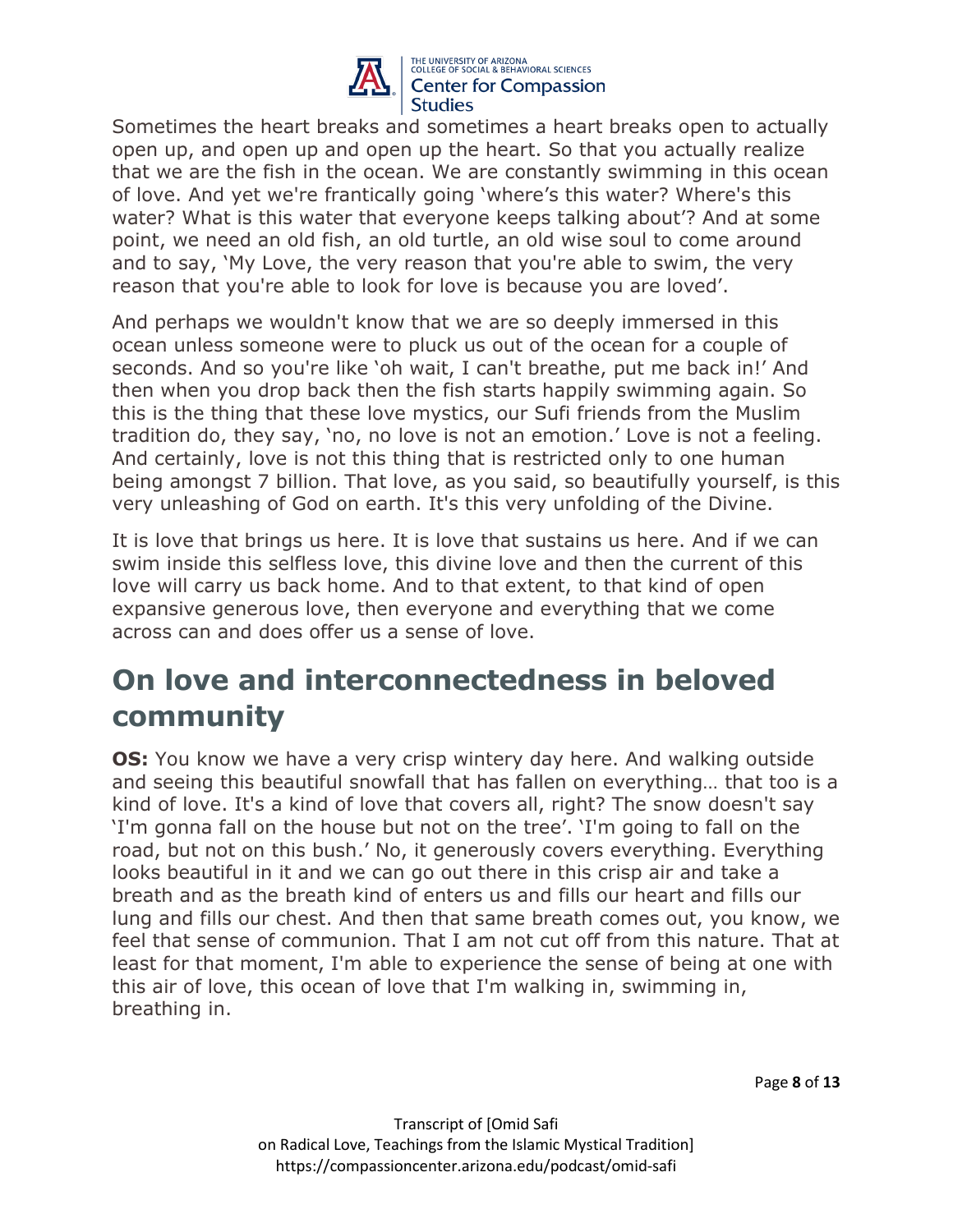

And you know, I can see a neighbor as I saw in fact, this morning. And my neighbor, you know, wonderful family, lives across the street. They are a beautiful husband and wife, have beautiful children. And I can go to them and when we see each other we smile and we're taking pleasure in this snowfall and in this day when all the kids are home from school. And no, it is not that romantic sexual love that some people have narrowed love to but it is a neighborly love. A neighborly love, and I can look at my own children and listen to the sound of their giggling and the laughter and their joy and I can remember, 'Oh, you know, I used to giggle like this, too!' And I can still remember how to giggle like this and there is the joy. There's a joy in something as elemental as snow that I want to remember to live, and to live into.

And then, you know, perhaps I can take my puppy, whom I love and I love to see. And that's another kind of love. He gives unconditional love and we can give love back and as I'm walking the puppy in the snow I can come across someone from the neighborhood that I don't know. A stranger. And then I, we, exchange a smile and couple of words. A pleasantry about, you know, we both have a puppy, and we were walking in the snow and the puppies are grateful and delighted and then I remember that in the Torah, in the Gospels, and in the Quran, we're told to love the orphan, the widow, the stranger, as ourselves.

That the love of a stranger is also sacred love.

And, you know, certainly we as a country are struggling right now mightily in terms of how to love the stranger. We're struggling, how to love ourselves, we're struggling, how to love our families, our neighbors, but we're specially struggling… and you know one way that you could translate that word stranger…Is refugee.

So for all of us who claim to be somehow people of faith, people whose idea of love is inspired by our great faith traditions. Well, this is a measure of how do we live into our faith. Do we build walls? Do we build fences?Heaven forbid, heaven forbid…do we release tear gas on a stranger's child?

Or do we welcome? Do we extend a hand, do we go to this border and say 'I have come to you with food and clothes and a shelter'? Because I have to love you as I love my own child because I recognize how you love your child, the same love that I have for my own child.

There's a way of being together that has to be rooted in this love and this compassion.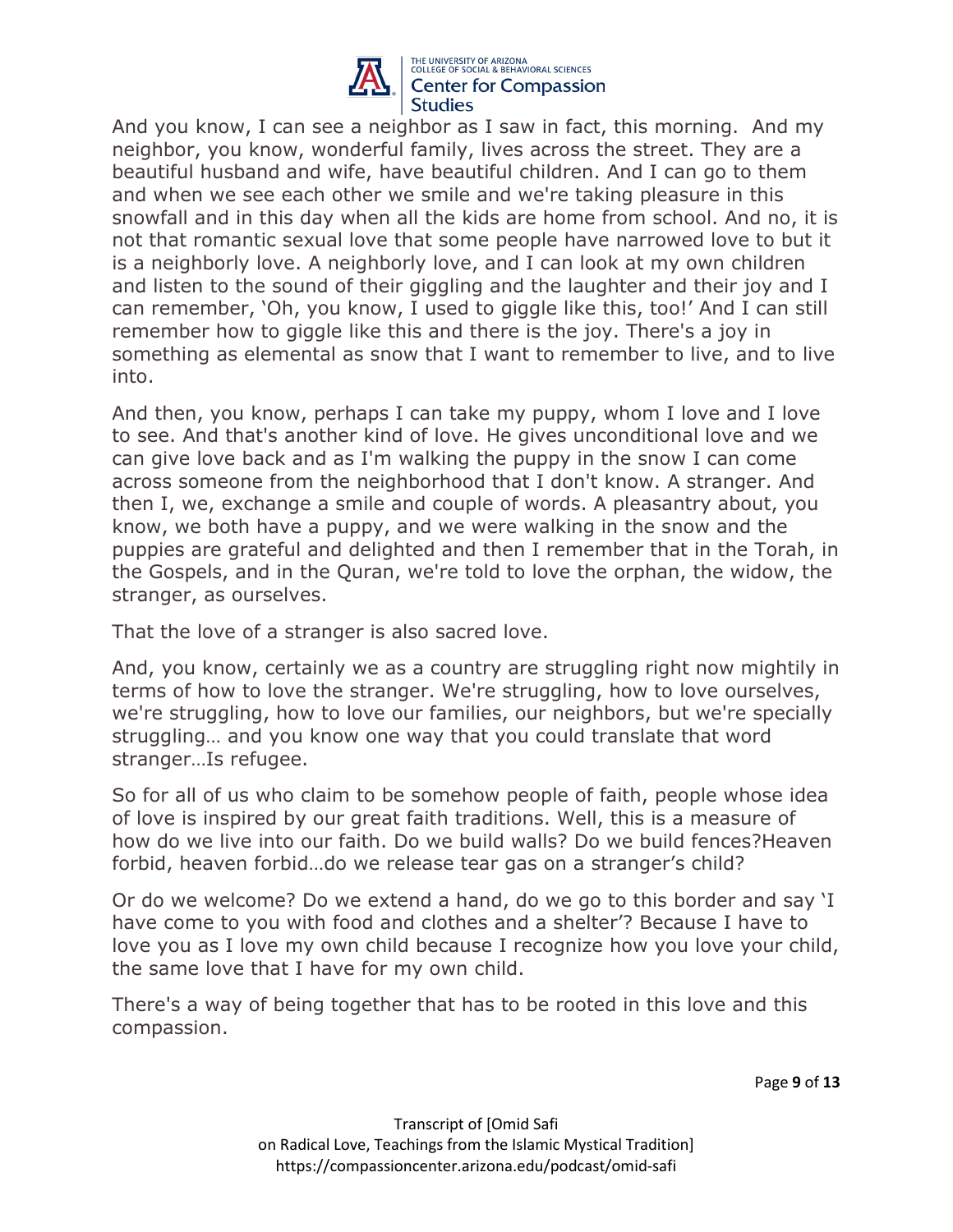

To go back to that poem, this great myth of a 'you' and an 'I' and the whole brokenness that can come when we see the 'you' and 'I' as separate, right? How can I be me? How can I be fully who I'm supposed to be if you don't get to be who you are fully supposed to be? How can I look at my beautiful children and say, all I have ever wanted for you is to have food in your belly a roof over your head, dignity in your bones and to know that you are fully loved…and then how can I look at another child and say that you deserve anything other than that? So I think, just as we don't want love to become so individualized, so sexualized, so only restricted to the realm of the physical…We also don't want compassion and love and tenderness and mercy to be purely an individual act. Like these are also communal and this love, this compassion radiates out like the sun. It has to. And the sun like the snow has no boundaries. It has to keep shining and it shines upon all and warming offering warmth and kindness towards all.

So, you know that beautiful poem that you cited about our brokenness and there is a very similar one also in the book that I come back to again and again. In fact, I like it so much that my wife and I included it in our wedding vows….It's that one is the 'You and I' one. It's a very simple poem, but not only could we, as friends, could we as romantic partners, as families, as neighbors live into them as a nation, as a human community, we could establish this as the very basis of our social ethic and that says this lovely little poem:

*You and I Have to live As if you and I never heard of a you and an I*

You and I have to live as if you and I never heard of a you and I. So I think, you know, these are amazing teachings, light filled teachings. And there's so much that we see kind of around us that can so easily fill our hearts with sadness and with brokenness, but we're also called to be people of faith and of hope. And I think sometimes it's in the middle of the darkness. There we remember to look up and to see the stars and we can see them even more clearly there. And I think for me, these teachings of love from people like Rumi and others are like the stars that offer us light and guidance.

**LL:** Ah. I agree. I'm listening to you and I'm feeling so many things. I'm feeling this tremendous sense of joy and gratitude. Gratitude because you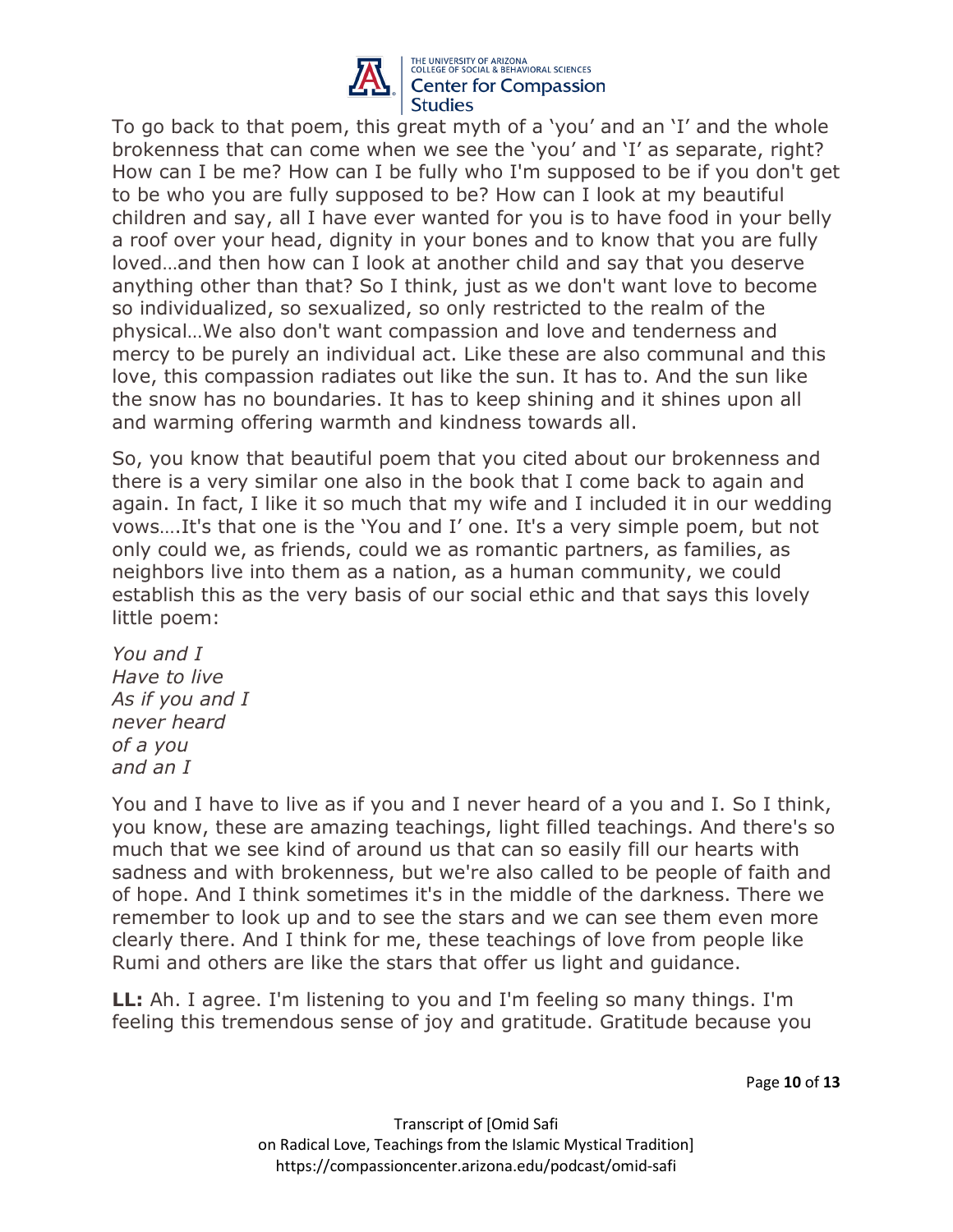

are just lit from the inside out, and I'm so deeply moved by everything that you've shared. It resonates on the deepest levels, like you said earlier in the conversation. You know, it's sometimes this reminder of 'I've lived in this way before'.

**OS:** Yes, yes. That's right. And we can live this way again. And I think sometimes what friendship with real compassionate living is. it's that willingness to keep creating an opening so that when we come together, we can be like this, we can have these conversations we can welcome the fullness of who we are into each other's presence.

# **Illuminated Tours with Omid**

**LL:** I'm sitting here talking with you, wishing that I could hang out with you all the time. And speaking of having an opportunity to hang out with you and learn with you, I understand that you are leading amazing spiritual journeys and have one coming up to Morocco.

**OS:** We do, we do. This is one of the most joyful things that I get to do every year. I would say, you know, leading is far too generous of a word. I would say, creating an opening and an invitation for people to come and to bring their fullness and their wholeness and their brokenness in the way that we've been talking about, into some time for us together.

And the extraordinary thing is that I used to think that 'oh we're going over there to see things', and we do. We certainly do, we go to Morocco and Turkey, so far. Someday we might go to India, possibly to Iran someday, but right now it's Turkey and Morocco. The program is called Illuminated Tours. Anybody is welcome, they can go online and I think the website is illuminated tours dot-com and they can read about it, they can contact us there. And it's basically a small intimate group where we go and we have this shared commitment to use the 10 - 12 days that we have together to grow into this life.

People keep asking me, 'Omid, you've gone back to Turkey 40 times! Why do you keep going back?' and I say, 'well, I might have gone 40 times, but I haven't gone 40 times with this group of friends'. Who don't know yet that they're going to be friends. None of them know each other until that first night, and then they arrive and I keep telling them with a little bit of a mischievious smile, 'you know, in 12 days you're going to be crying at the thought of leaving'. And they sort of look at each other like 'seriously, with these strangers?' and it happens year after year after year and it's not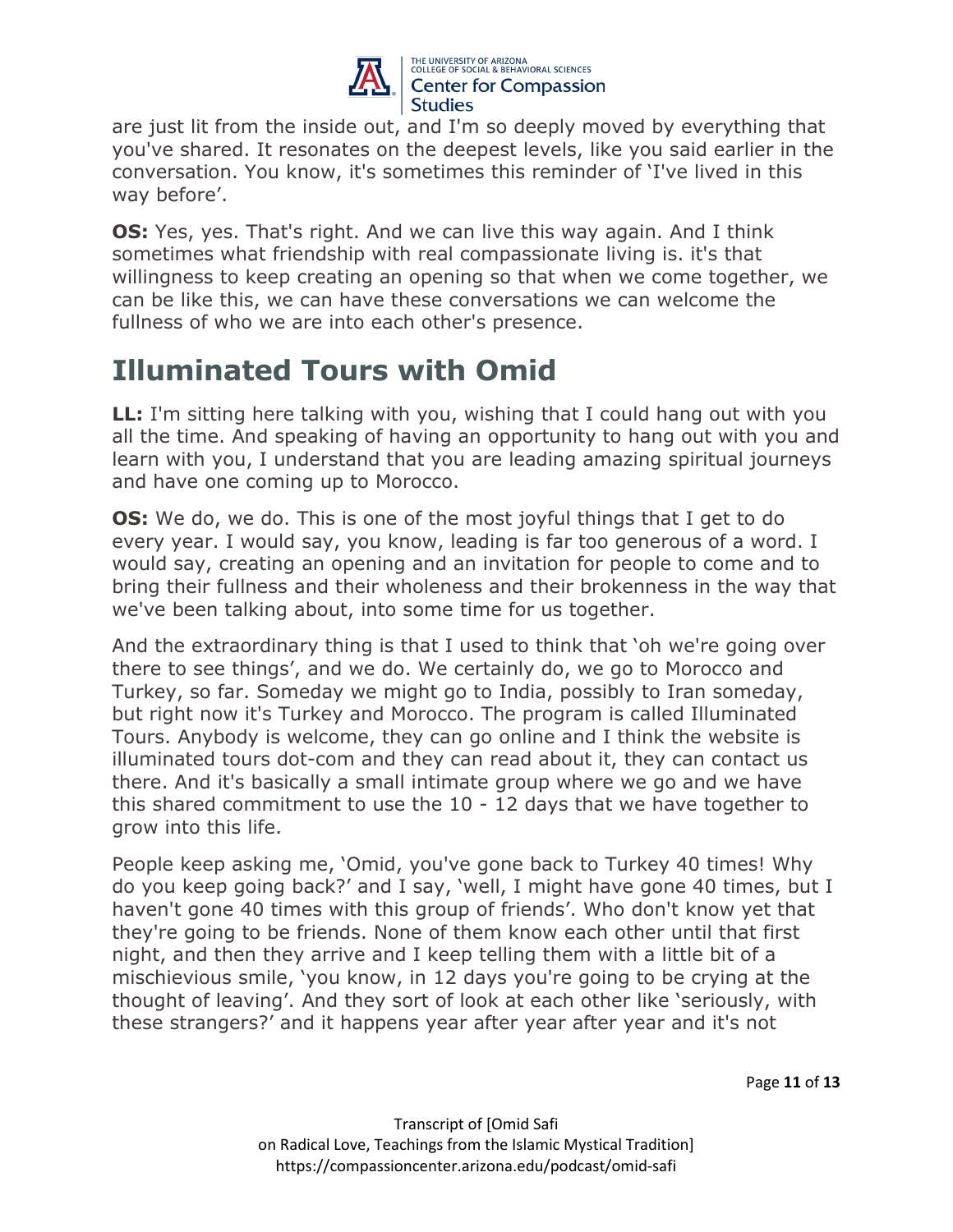

anything that I do, or that the place does it is really that intention and that fullness that people are bringing with them. Simply that. So yeah we go we go on site, you know, I offer and other experts come and they offer beautiful little lectures about the history and the current culture and the art and architecture, music we meet with amazing artists and musicians.

And that's certainly a highlight of the program, but it's also that we read books like *Radical Love* and Rumi's poetry and we sit in this circle and we share our own reactions and responses to them. And I find that every year when I go it has a healing and a rejuvenating impact on my own heart, and I hope that it has the same for the hearts of others. And so, yes, consider this an open invitation to anybody who's interested in joining us.

**LL:** Sounds incredible. I have so, so deeply enjoyed this conversation with you. We talked in the beginning about how here we are, a couple of kids that were born in Jacksonville, Florida...

**OS:** There you go.

**LL:** Like ships in the night, moving to and from Jacksonville kind of crossing a couple decades apart. I have an older brother who's 17 months older than me, and so he's just probably a few months older than you, and he is one of my favorite people in the world. He has an incredible light and energy that radiates from his face, and his eyes, and I've just noticed from the very beginning of this conversation that your energy reminds me of that light. I feel like I'm sitting with my brother. And so in some ways I feel like I'm with my brother from Iran, by way of Jacksonville.

**OS:** You know, and I think this is the amazing thing, is that the more we allow ourselves to come together in these ways that are from the heart…All of a sudden, you know, after an hour you feel like I know you. I have known something about you and you know me too, like, here are the things that we haven't talked about, right?

I didn't ask you, 'what do you do for a living'? I didn't ask you 'who hires you'? I didn't ask you 'what zip code do you live in', 'how big is your house', 'what car do you drive'… all these other ways of that we usually mark human beings. 'What do you do for a living'. Right? We haven't talked about those things. But we allow ourselves to grow closer through the heart.

And I think these are, these are the kinds of conversations, this is the kind of fellowship that we all yearn for. We're thirsty. I think this is really what we're trying to find.